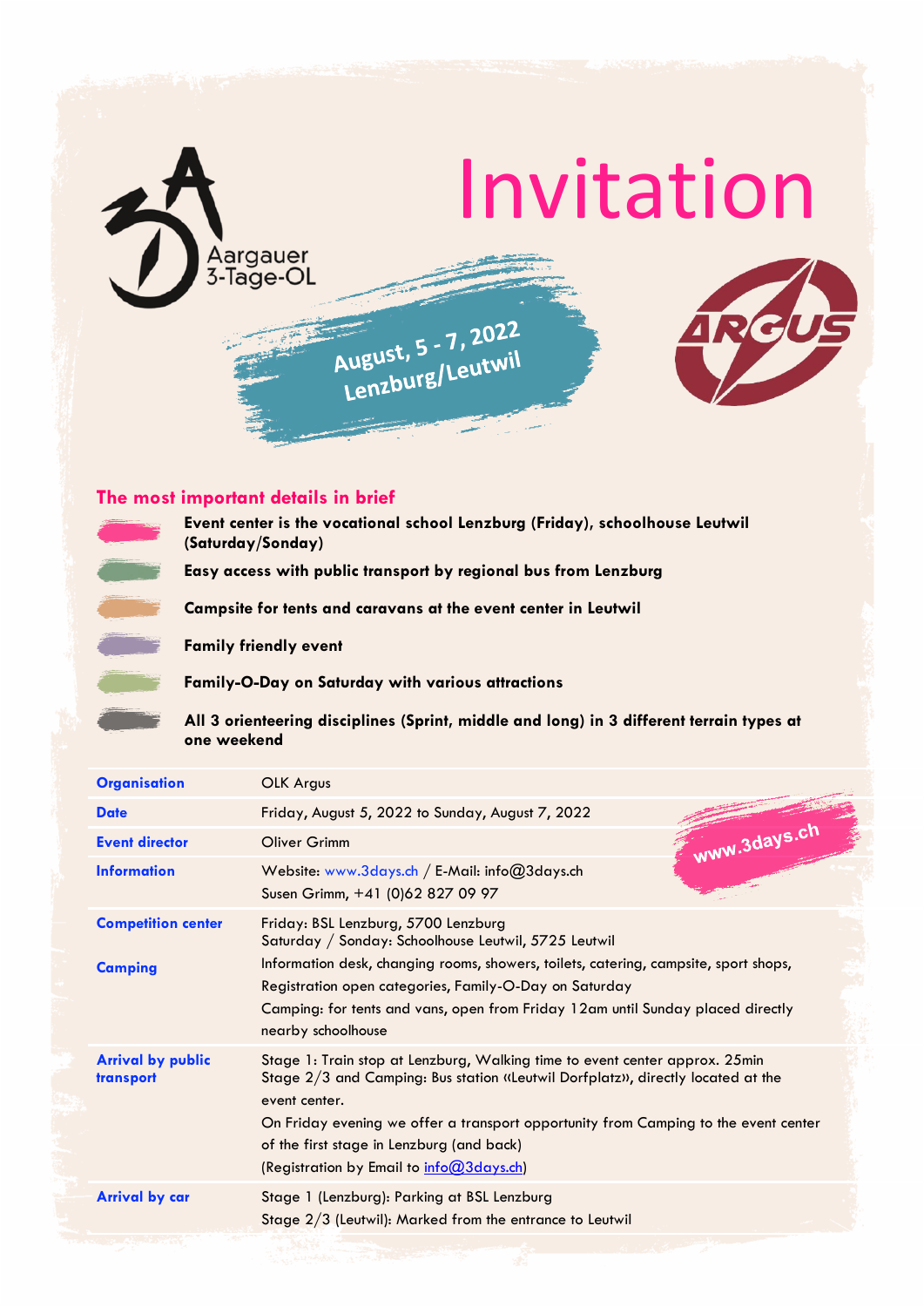|                        | Walking time to the event center 10 min                                                                                                                                                                                                                                                                                                                                             |
|------------------------|-------------------------------------------------------------------------------------------------------------------------------------------------------------------------------------------------------------------------------------------------------------------------------------------------------------------------------------------------------------------------------------|
| <b>Stage 1</b>         | Friday, August 5, 2022, Sprint distance<br>Map: City of Lenzburg, fieldwork 2022, 1:4'000<br>Start times from 17:30 (according to start list)<br>Coursesetter: Eline Gemperle / Daniel Hotz<br>Terrain: City orienteering in historical part of Lenzburg as well as<br>Adjacent quarters                                                                                            |
| <b>Stage 2</b>         | Saturday, August 6, 2022, Middle distance<br>Map: Wampfle, fieldwork 2022, 1:10'000<br>Start times from 13:00 (according to start list)<br>Walk to the start approx. 25 min<br>Coursesetter: Patrik Bryner / Koni Wildi<br>Terrain: typical Swiss Midland forest with various degress of<br>runnability containing detailled terrain parts.                                         |
| <b>Stage 3</b>         | Sunday, August 7, 2022, Long distance with chasing start<br>Map: Homberg, feildwork 2022, 1:10'000<br>Start times from 10:00 (according to start list)<br>Walk to the start approx. 25 min<br>Coursesetter: Rico Hübscher / René Hitz<br>Terrain: Terrain: typical Swiss Midland forest with various degress<br>of runnability and quite steep slopes offering tricky route choices |
| <b>Overall scoring</b> | For the overall ranking the results will be summarized. Stage 3 will be carried out by<br>chasing start resting on the results of stage 1 and 2.                                                                                                                                                                                                                                    |
| <b>Course printing</b> | Printed courses on all stages and for all categories.<br>Categories Open, sCOOL and D / H 10 with printed route suggestion.                                                                                                                                                                                                                                                         |
| <b>Timing</b>          | All stages are carried out with the electronic control system<br>SPORTident (SPORTident Air + activated).<br>SI cards (badges) can be rented from the information desk on the running day.                                                                                                                                                                                          |
|                        |                                                                                                                                                                                                                                                                                                                                                                                     |













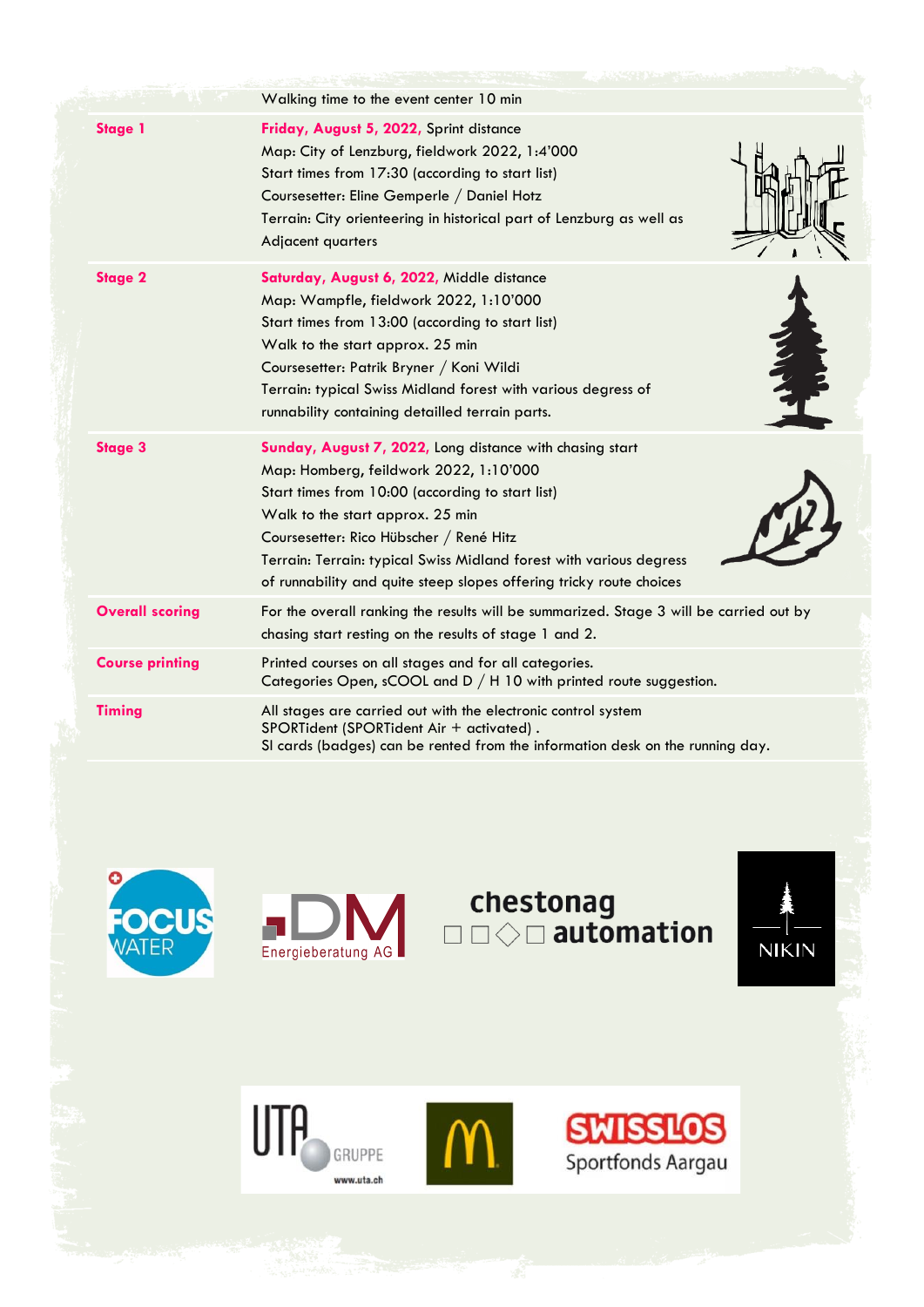| <b>Competition</b>                                                                                                                                                              | Women                                                                                                                                                                                                                                                                                             | D10 / D12 / D14 / D16 / D18 / DAK / DAM / DAL / DB                                                              |                                   |                   |                 |  |
|---------------------------------------------------------------------------------------------------------------------------------------------------------------------------------|---------------------------------------------------------------------------------------------------------------------------------------------------------------------------------------------------------------------------------------------------------------------------------------------------|-----------------------------------------------------------------------------------------------------------------|-----------------------------------|-------------------|-----------------|--|
| categories                                                                                                                                                                      |                                                                                                                                                                                                                                                                                                   | D35 / D40 / D45 / D50 / D55 / D60 / D65 / D70 / D75                                                             |                                   |                   |                 |  |
|                                                                                                                                                                                 | Men                                                                                                                                                                                                                                                                                               | H10 / H12 / H14 / H16 / H18 / HAK / HAM / HAL / HB<br>H35 / H40 / H45 / H50 / H55 / H60 / H65 / H70 / H75 / H80 |                                   |                   |                 |  |
| <b>Open Categories</b>                                                                                                                                                          | Open sCOOL (OS)                                                                                                                                                                                                                                                                                   | Easy beginner track with orientation aids.                                                                      |                                   |                   |                 |  |
|                                                                                                                                                                                 |                                                                                                                                                                                                                                                                                                   | For children born 2008 and younger.<br>Accompaniment by adults allowed                                          |                                   |                   |                 |  |
|                                                                                                                                                                                 | Open short (OK)                                                                                                                                                                                                                                                                                   | Suitable for beginners and groups                                                                               |                                   |                   |                 |  |
|                                                                                                                                                                                 | Open middle (OM)                                                                                                                                                                                                                                                                                  | for technically advanced users and groups                                                                       |                                   |                   |                 |  |
|                                                                                                                                                                                 | Open long (OL)                                                                                                                                                                                                                                                                                    | for technically advanced users and groups                                                                       |                                   |                   |                 |  |
|                                                                                                                                                                                 | She + He $(S+E)$                                                                                                                                                                                                                                                                                  | medium-difficult course                                                                                         |                                   |                   |                 |  |
|                                                                                                                                                                                 | Families (FAM)                                                                                                                                                                                                                                                                                    | easy course, at least 1 adult and 1 child                                                                       |                                   |                   |                 |  |
| <b>Entry fee</b>                                                                                                                                                                |                                                                                                                                                                                                                                                                                                   | Friday                                                                                                          | Saturday                          | Sunday            | 3 Days          |  |
|                                                                                                                                                                                 | Born 2001 and older                                                                                                                                                                                                                                                                               | $24. -$                                                                                                         | $24. -$                           | $24. -$           | $70. -$         |  |
|                                                                                                                                                                                 | Born 2002-2005                                                                                                                                                                                                                                                                                    | $16. -$                                                                                                         | $16. -$                           | $16. -$           | $45. -$         |  |
|                                                                                                                                                                                 | Born 2006 and<br>younger                                                                                                                                                                                                                                                                          | $10. -$                                                                                                         | $10. -$                           | $10.-$            | $30. -$         |  |
|                                                                                                                                                                                 | $S+E$                                                                                                                                                                                                                                                                                             | $24. -$                                                                                                         | $24. -$                           | $24. -$           |                 |  |
|                                                                                                                                                                                 | <b>FAM</b>                                                                                                                                                                                                                                                                                        | $24. -$ *                                                                                                       | $24. -$ *                         | $24. -$ *         |                 |  |
|                                                                                                                                                                                 | a filled in voucher on sign up. Vouchers are available in the McDonald's<br>restaurants in the canton Aargau or you can it download on www.aolv.ch.<br>Families who have signed in online will receive their entry fees back upon<br>delivery of their McDonalds voucher at the information desk. |                                                                                                                 |                                   |                   |                 |  |
|                                                                                                                                                                                 |                                                                                                                                                                                                                                                                                                   |                                                                                                                 |                                   |                   |                 |  |
|                                                                                                                                                                                 | Pre-registration for all categories starting at 16.5.2021 online on<br>https://entry.picoevents.ch/. It is also possible to register for individual stages.<br>Registration is also possible at the competition center in all categories but without overall ranking.                             |                                                                                                                 |                                   |                   |                 |  |
|                                                                                                                                                                                 | (entry fee: $+$ Fr.3.-/stage)                                                                                                                                                                                                                                                                     |                                                                                                                 |                                   |                   |                 |  |
|                                                                                                                                                                                 | Monday, July, 25, 2022                                                                                                                                                                                                                                                                            |                                                                                                                 |                                   |                   |                 |  |
|                                                                                                                                                                                 |                                                                                                                                                                                                                                                                                                   |                                                                                                                 | Registration                      | Start time window |                 |  |
|                                                                                                                                                                                 | Friday                                                                                                                                                                                                                                                                                            |                                                                                                                 | 16:00 - 18:00                     | 17:30 - 19:30     |                 |  |
|                                                                                                                                                                                 | Saturday<br>Sunday                                                                                                                                                                                                                                                                                |                                                                                                                 | $12:30 - 15:00$<br>$9:00 - 11:30$ | $13:00 - 16:00$   | $10:00 - 13:00$ |  |
|                                                                                                                                                                                 | Final bulletin will be available from end of July, 2022. See www.3days.ch                                                                                                                                                                                                                         |                                                                                                                 |                                   |                   |                 |  |
|                                                                                                                                                                                 | Will be published from August, 1st, 2022 under www.3days.ch and www.o-l.ch.                                                                                                                                                                                                                       |                                                                                                                 |                                   |                   |                 |  |
|                                                                                                                                                                                 | D10, H10, all open categories get their start time directly at the start.                                                                                                                                                                                                                         |                                                                                                                 |                                   |                   |                 |  |
|                                                                                                                                                                                 | On-site-registred competitors will get their start time at registration (relating on free slots)                                                                                                                                                                                                  |                                                                                                                 |                                   |                   |                 |  |
|                                                                                                                                                                                 | Prizes for the top three in the overall ranking in each category<br>No overall ranking in the open categories                                                                                                                                                                                     |                                                                                                                 |                                   |                   |                 |  |
| <b>Registration</b><br><b>Registration deadline</b><br><b>Anmeldung Offen-</b><br>Kategorien<br><b>Final bulletin</b><br><b>Start lists</b><br><b>Prizes</b><br><b>Catering</b> | Rich offer with cold and warm cuisine (breakfast, lunch, dinner)                                                                                                                                                                                                                                  |                                                                                                                 |                                   |                   |                 |  |
|                                                                                                                                                                                 | No child care. If you have wishes according to start times, let us know (info@3days.ch),<br>we try to make it possible.                                                                                                                                                                           |                                                                                                                 |                                   |                   |                 |  |
| <b>Child-Care</b><br><b>Popular sport</b>                                                                                                                                       | Familien- und Open-Categories: each day with starting-assistance if needed                                                                                                                                                                                                                        |                                                                                                                 |                                   |                   |                 |  |